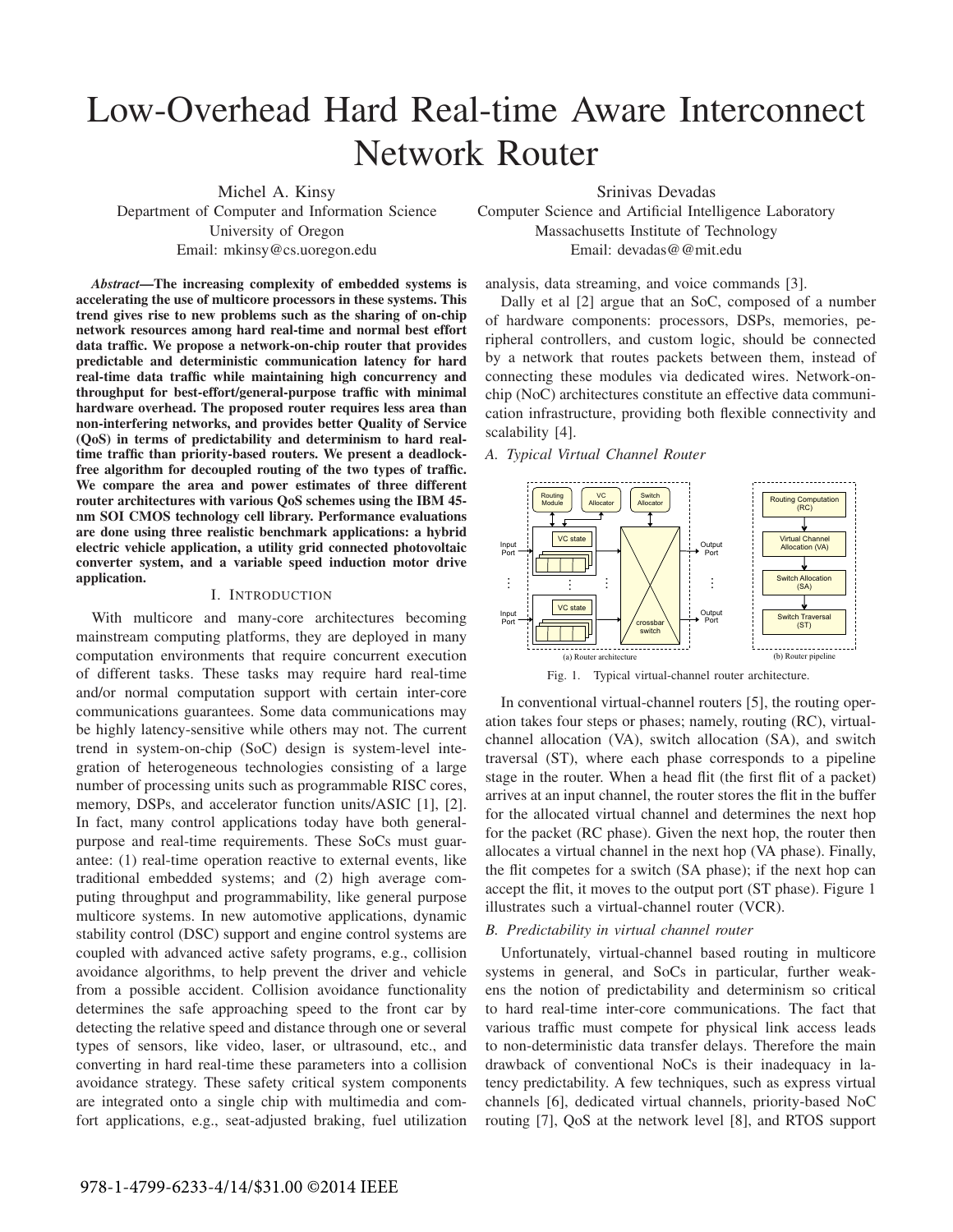for NoC-based architectures [9], have been used to mitigate the lack of deterministic latency guarantees in NoC-based communications. Still, they have not been able to meet the hard real-time constraints required by many distributed realtime applications.

The two main design requirements for the on-chip communication layer in these SoCs are: (1) hard real-time processes have absolute deadlines that must be met, and this includes processing time at the cores and inter-core data transfer latencies; (2) the network-on-chip is a shared resource and it needs to be used by all processes (real-time and best-effort). In this work, we propose a novel network-on-chip router, called the Hard Real-time Support (HRES) router. It provides predictable and deterministic communication latency for realtime data traffic while maintaining high concurrency and throughput for normal/general-purpose traffic with minimal hardware overhead. Specific key contributions are as follows:

- Decoupling of hard real-time and best effort traffic by designing a two-datapath router;
- Routing algorithm to maximize link throughput, guarantee hard real-time timing constraints, and provide fairness of link utilization among the two classes of traffic;
- Acknowledgment-free, retransmission-free, lossless, bufferless, table-based routing;
- Deadlock and livelock freedom guarantees with no modification to the buffered datapath of the router, and low hardware overhead for supporting hard real-time communications.

# II. RELATED WORK

There are several research efforts with the goal of providing some amount of predictability at different architectural levels in multi-processor systems. At the interconnect network level for example, Grot et al [10] propose a new lightweight topology-aware QoS architecture that provides service guarantees for applications such as consolidated servers on CMPs and real-time SoCs. But to reduced hardware complexity, they adopt a scheme that restricts the areas on the chip where QoS is guaranteed. Our approach provides hard real-time support throughout the chip at low hardware complexity. Shi and Burns [7] also present a method for evaluating at design time the schedulability of a traffic-flow set with different quality of service (QoS) requirements in a real-time SoC/NoC communication platform. Their approach uses priority-based wormhole switching policy and off-line schedulability analysis of traffic-flows. In this paper, the router and routing algorithm are flexible to support run-time application scheduling. Æthereal [11] is a generalized NoC architecture that uses a centralized scheduler and time-division multiplexing to allocate link bandwidth to provide guaranteed throughput. Authors made the point that with higher average latency, time-division multiplexed access is not ideal for high-priority control traffic. Kakoee et al [12] propose ReliNoC, a network-on-chip architecture that can withstand failures, while maintaining not only basic connectivity, but also quality-of-service support based on packet priorities. This work primarily focuses on QoS in

the presence failure. Das et al present in [13] an applicationaware prioritization approach for On-Chip Networks. The main idea is to divide processor execution time into phases, rank applications within a phase based on stall-time criticality, and have all routers in the network prioritize packets based on their applications' ranks. To overcome the lower resource utilization associated with traditional QoS routers, Rijpkema et al in [14] present a prototype router implementation which combines guaranteed throughput and best-effort routers by sharing resources. The IBM Colony router [5] found in the ASCI White supercomputer uses a hybrid datapath packet routing architecture. The router has three crossbars, and one of those crossbars is used by packets to cut through the router when contention is low to reduce latency. This architecture informs some of the decisions made in designing our HRES router.

#### III. HRES ROUTER ARCHITECTURE

As described in Section I, a flit routing operation generally takes four steps. Resource sharing conflict may arise in three of those four stages: at the buffer read and route computation level, at the virtual-channel allocation level, and at the switch arbitration level. The alternative to the multi-stage routing scheme is the bufferless approach. Bufferless routing generally consists of arbitrating between two flits competing for the same physically link at each network router or node. The flit that wins access to the link continues through the network competing for link access at each node. Some type of acknowledgment mechanism is implemented to inform the source node of a successful transmission or a failure. Commonly, time-out or negative acknowledge schemes are used for the acknowledgment [15]. Although the process as just described generally has lower network traversal latency than the buffered approach, dropping of flits even with acknowledgment mechanism makes data communication through the bufferless datapath less predictable and deterministic, both key desirable characteristics for effective hard real-time communication.

The main challenge is to guarantee the hard deadline of certain packets while promoting a high degree of communication concurrency, optimal bandwidth utilization, as well as predictability, determinism, and low latency, with no significant area or power increase. The HRES-router uses a hybrid datapath with an interface identical to the conventional virtualchannel router shown in Figure 1. This simplifies the interface verification and allows for quick and seamless integration of the router into existing SoCs with little or no system-level change. Data communications are grouped into two categories: *guaranteed latency* for hard real-time traffic and *best effort latency* for general-purpose traffic. Note that traditional quality of service based on priority can still be used in the case of *best effort latency* traffic.

## *A. Router Input Port Micro-Architecture*

Flit type at the network interface is expanded by a single bit to mark the flit as hard real-time or normal traffic. Flits coming in to the router have two datapaths, one for real-time traffic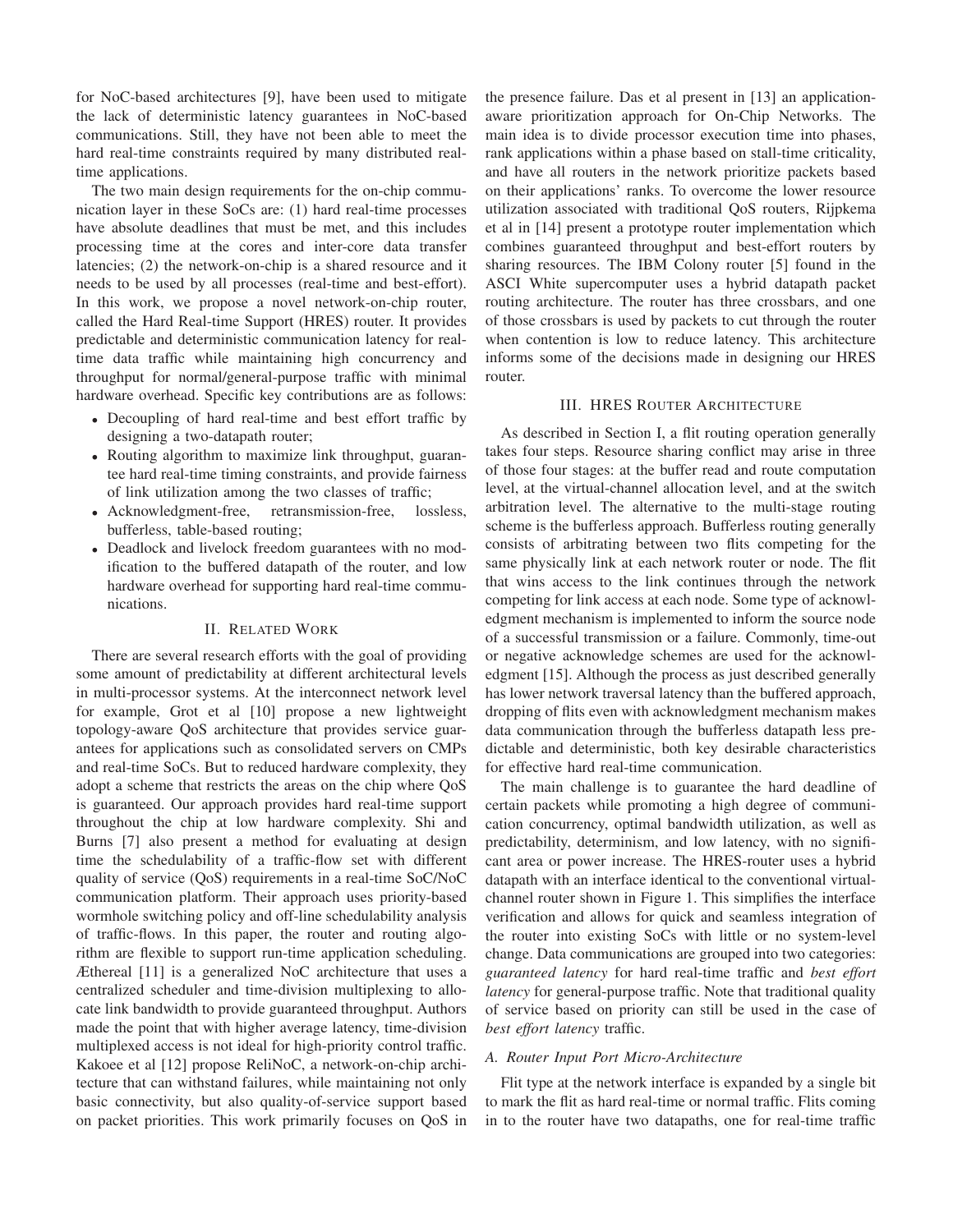or *guaranteed latency* and one for general-purpose (non realtime) traffic or *best effort latency*. Just as the virtual-channel (VC) bits are read from the incoming flit for VC allocation, the service bit is read from the flit. If the *guaranteed latency* bit is set to 1, the flit is not buffered, it is directly routed to the real-time crossbar. The datapath for general-purpose (non real-time) traffic consists of input buffers storing flits while they are waiting to be forwarded to the next hop. When a non real-time flit is ready to move, the switch connects an input buffer to an appropriate output channel via a series of actions: route computation, virtual-channel at the next hop allocation, and finally switch allocation. These stages are pipelined and stalled in case of resource contention.

#### *B. Switching structures and Switch Allocations*



Fig. 2. Switching logic of the two types of traffic.

There are two crossbars at the router, one for the buffered general-purpose traffic and one for the bufferless real-time traffic. Figure 2 illustrates switching structures and their locations on the datapath. As previously mentioned, the buffered datapath is left unmodified. The only added logic is on the output port side. In addition for the switch allocator to grant requests, it now also checks that granted requests are not blocked by real-time flits during link traversal. If it is the case, the switch allocator proceeds as though the port request lost switch allocation. This modification is not on the critical path logic and can be done without introducing another cycle in the pipeline or affecting the timing characteristics of the datapath logic. In the Verilog code for the conventional virtual-channel router, a switch allocation stall is done on a VC at a port when *request* is 1 and *grant* is 0. In the HRES-router switch allocation stall is done on a VC at a port when *request* is 1 and *grant* is 0, or when *valid* bit for real-time flit assigned to the port is 1.

Hard real-time communications are more predictable in terms of source and destination processing elements participating in the transactions. This is due to the fact that these transactions are event-driven, and event handlers mapping is generally done offline. We use this property of real-time communication to derive the algorithm for determining routes. The details of the algorithm are presented in Section IV. In the HRES router, the switch for the bufferless traffic is supplemented with a programmable *guaranteed-service* selector table. This approach prevents flit dropping and removes the need for acknowledgment (and acknowledgment logic) while

constraining route selection minimally. Once routes are determined, routers are pre-configured by setting the proper selector bits at each router. For a 5-port router, the real-time traffic switch consists of five 5-to-1 multiplexers set up offline and per-application. The *guaranteed-service* selector table allows multiple concurrent real-time traffic through a router as long as there is no sharing of physical links. Two types of real-time communications are supported in the HRES-router; one-toone and one-to-many. Many-to-one will undoubtedly introduce potential conflicts. It is worth noting that in this router, oneto-many data communications are automatically supported with no additional logic. It has been shown that for low to medium network load, significant network power savings, with minimal performance loss, can be made with bufferless routing [15], [16]. Therefore, one can envision disabling the buffered datapath at the routers even in the absence of real-time traffic for power savings under low network traffic applications.

*C. Other router architectures considered*



One approach to guarantee fixed latencies for the realtime traffic is to have a two-network routing scheme, where the real-time and the normal traffic share no physical link. Figure 3(a) shows such a router. The key disadvantages of this type of router are duplication of wires and logic that lead to more cell area, shown in Table I, and changes in the network interface compared to the conventional router. A third router architecture considered consists of a single large crossbar, where the switch arbitration logic is modified to give priority to the real-time traffic. Figure 3(b) depicts this router architecture. This approach increases the switch arbitration datapath and adds to the router critical path. The arbiter must serialize real-time and normal traffic requests. All three routers use the same table-based routing algorithm presented in Section IV.

|                        | Number ports | Cell area |
|------------------------|--------------|-----------|
| <b>HRES</b> router     | 392          | 47190.44  |
| Two-Network router     | 721          | 51766.84  |
| Single crossbar router | 392          | 52812.94  |
|                        |              |           |

TABLE I AREA COMPARISON OF ROUTER ARCHITECTURES.

#### IV. ROUTING ALGORITHM

Algorithms used to compute routes in network-on-chip (NoC) architectures, generally fall under two categories: *obliv-*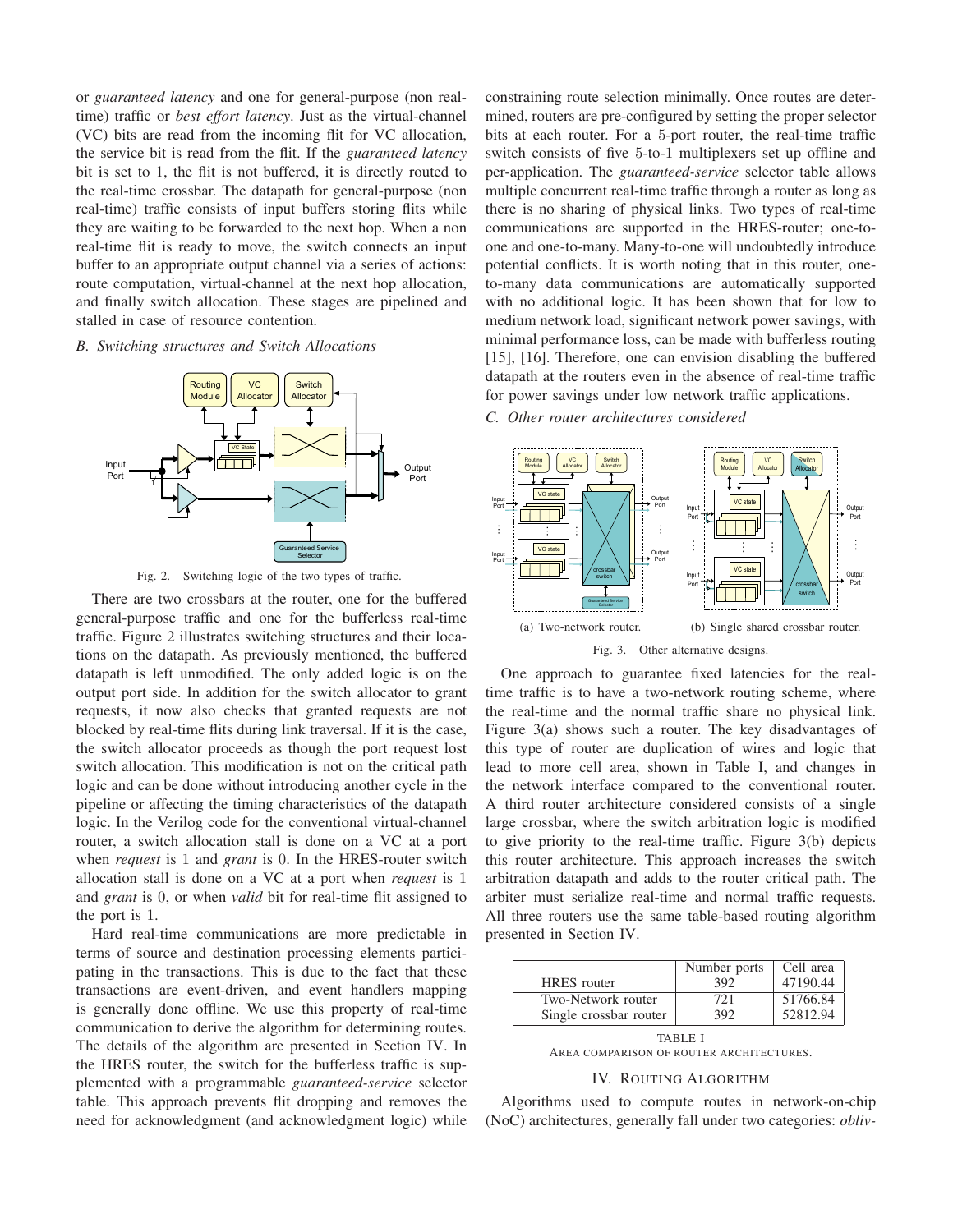*ious* and *dynamic* [17]. For the normal traffic using the buffered datapath, any traditional routing algorithm will still work and under the same assumptions. For bufferless, conflictfree, hard real-time traffic, the routing scheme is slightly more restricted. *Oblivious* routing with table-based support for both *minimal* and *non-minimal* routing is more appropriate. Considering application communication characteristics in terms of the real-time data constraints and normal data bandwidth requirements, the routing algorithm establishes the real-time traffic routes statically and offline. The key challenge is to find a fair and an effective tradeoff between load balancing of the network, to avoid premature congestion or lack of forward progress of normal traffic, and low data communication latency for both types of traffic.

#### *A. Definitions and routing formulation*

We first introduce standard definitions of flow networks.

*Definition 1:* A flow  $f_i$  is a data communication/traffic pattern from one processing element–source node  $s_i$ –to another processing element-destination node  $t_i$ .

The set of packets/flits part of flow  $f_i$  passing through the network link from node  $u$  to node  $v$  consuming bandwidth and/or buffer space during a certain time interval is represented with the real-valued function  $f(u, v)$ . We may have multiple flows with the same source and destination.

*Definition 2:* Given a multicore topology, we can derive a network flow  $G(V, E)$ , a directed graph, where an edge  $(u, v) \in E$  represents a physical inter-router link and has capacity  $c(u, v)$ . The capacities  $c(u, v)$  are the available bandwidths on edges. If  $(u, v) \notin E$ , then  $c(u, v) = 0$ .

*Definition 3:* For the purpose of differentiating between real-time flows from normal flows, we denote real-time flow i from node  $s_i$  to node  $t_i$  as  $f_{i[r]}$ . We also introduce  $c_{[i]}(u, v)$ (the upper bound on flow demand  $f_{i[r]}$ ),  $w_{[i]}(u, v)$  (a realvalued weight function for the edge  $(u, v)$ ), and  $k_i$  (the maximum number flow  $f_{i[r]}$  can be divided for routing).

We use the following mixed-integer linear programming (MILP) formulation to compute the set of admissible or feasible routes for the real-time flows.

$$
Minimize \quad \sum_{i} \sum_{(u,v)\in E} f_{i[r]}(u,v) \cdot w_{i[r]}(u,v) \qquad (1)
$$

subject to:

$$
\forall i, \ \forall (u, v) \in E \ f_{i[r]}(u, v) \in S_{[r]}(u, v), \quad |S_{[r]}(u, v)| \le 1
$$
\n(2)

$$
0 \le \sum_{i} f_{i[r]}(u,v) \le c_{[i]}(u,v) \le c(u,v) \tag{3}
$$

$$
\forall (u,v) \in E \quad (\sum_i f_i(u,v) + \sum_i f_{i[r]}(u,v)) \leq c(u,v) \quad (4)
$$

$$
\forall i \ \ f_{i[r]} \in K_{i[r]}, \ \ |K_{i[r]}| \le k_i \tag{5}
$$

$$
\forall i, \ \forall j \in \{1, ..., k_i\} \quad \frac{\sum_{(u,v) \in E} f_{(i,j)}[r]}{f_{(i,j)}[r]} \leq deadline_i
$$
\n
$$
(6)
$$

The real-valued weights  $w_{[i]}(u, v)$  are selected per application. A uniform weight of 1.0 will try to minimize the hop count. A good heuristic is a weight selection that is the inverse proportion of the number of adjacent nodes. This approach assigns higher weights to edge links, because flows using these edges have less path selection diversity.  $k_i$  allows a real-time flow  $f_{i[r]}$  to be spread across k different paths if the application permits. This MILP formulation, which routes real-time traffic in a predictable and deterministic fashion, also makes the splitting of flows more manageable because it eliminates many of the problems encountered with buffered flow splitting, such as out-of-order packets delivery and destination buffering and rearrangements of packets.  $deadline_i$  is derived from the application specification, and Equation 6 enforces the condition that each sub-flow  $f_{(i,j)[r]}$  of flow  $f_{i[r]}$  is routed through a path where the deadline can be met. Although the algorithm allows splitting of real-time flows to relax routing constraints, no guarantee is made on the optimality of splits, since the classical splittable flow and unsplittable flow problems are NPhard [18]. Equation 2 simply constrains the link  $(u, v)$  to be used by at most one real-time flow. For the routing of normal flows and virtual-channel allocation, any traditional routing algorithm (oblivious or adaptive) and VC allocation scheme (static or dynamic) can be used.

# *B. Quality of service (QoS)*

Quality of service is the method for guaranteeing that bandwidth and buffer utilization by the various flows in the network is done in a matter that promotes *throughput fairness* and *latency fairness*. QoS in this work needs to be ensured for each flow type and among flows of the same type. Real-time traffic is contention-free, therefore to enforce *throughput fairness* and avoid starvation of normal flows, the variable  $c_{[i]}(u, v)$ is used to ensure a minimum bandwidth availability to normal flows. The flow splitting property of the routing algorithm allows real-time flows that violate the minimal bandwidth threshold to be split. Due to the deterministic nature of realtime flow paths, any adverse effect of the splitting, e.g., outof-order packets/flits, can be resolved through sender-receiver synchronization. *Latency fairness* is partially controlled by the application. In some cases, deterministic latency, especially for real-time flows, may be more important than low latency. The real-valued weights  $w_{[i]}(u, v)$  are used to control the *latency fairness* of real-time flows and load-balancing of the network at the routing level. For *throughput fairness* and *latency fairness* among buffered traffic, any traditional fairness mechanism can be applied.

## *C. Deadlock and livelock*

The algorithm for routing real-time traffic is deadlockfree because it assumes bufferless paths and no sharing of a physical link. Similarly, it is livelock-free because there is no run-time misrouting of flow. Deadlock-freedom and livelockfreedom for normal traffic must be independently ensured by the algorithm used to route normal flows.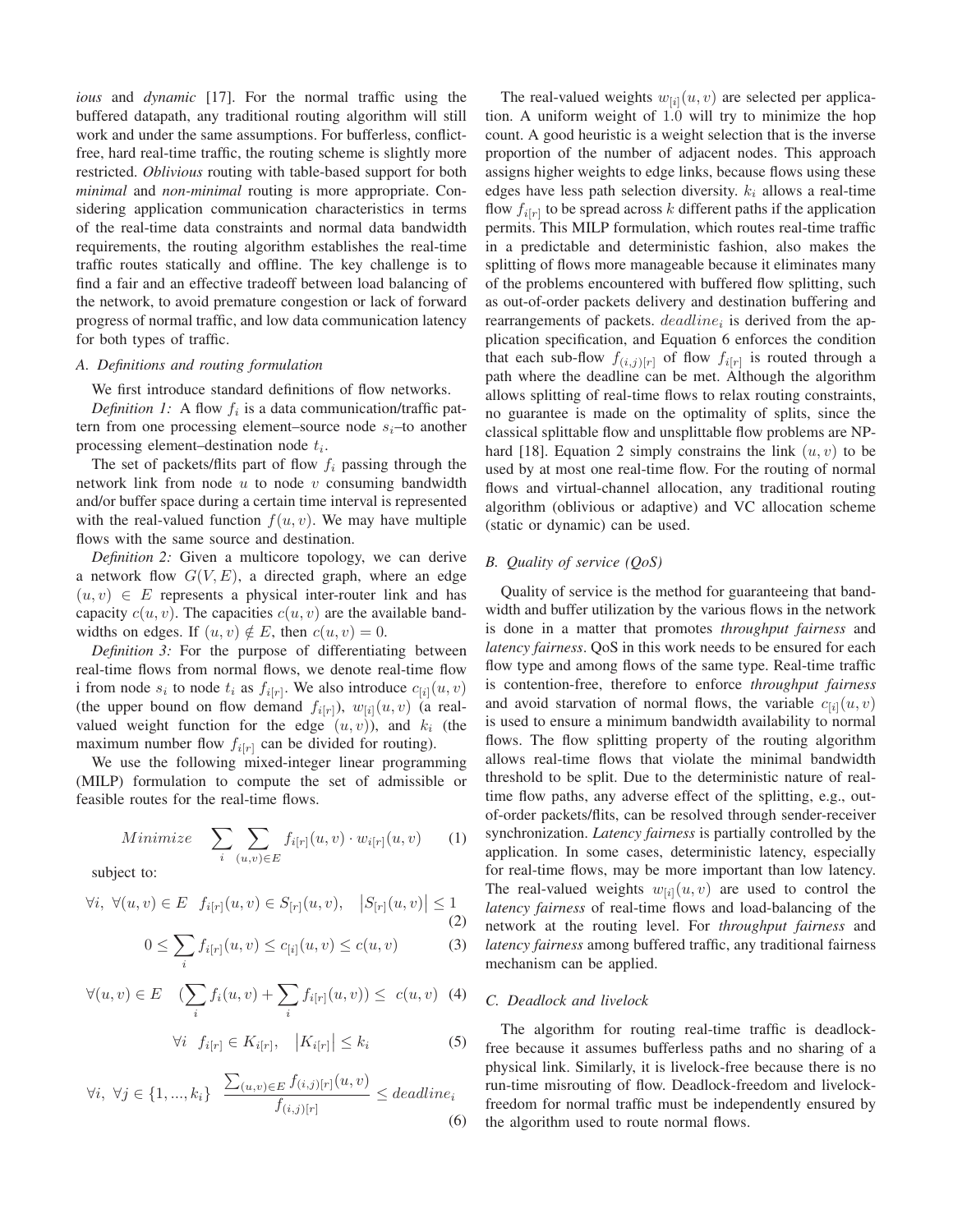#### V. EVALUATION

We use the *Heracles* RTL-based multicore design platform [19], [20] to evaluate the HRES-router and the proposed routing algorithm. The *Heracles* design environment uses synthesizable MIPS cores, supports shared-memory, and has a compiler for C/C++ applications.

# *A. Router Configurations*

We construct five different router configurations:

- 1) a virtual-channel reservation-based QoS (v-QoS) router: VCs are statically partitioned into two sets, one set is used by the real-time flows and the other by the best effort flows. VC allocation per packet is done dynamically within a set;
- 2) a priority-based QoS (p-QoS) router: real-time flows are assigned the highest priorities, and packets can only be given VCs off the same priority. Physical link access is also prioritized;
- 3) a lossy bufferless (L-Bless) router with acknowledgment;
- 4) a lossless bufferless (Ls-Bless) router: to void packet loss and retransmission we use a routing table to statically configure routes using the algorithm designed for the HRES-router;
- 5) our proposed HRES-router.

For the virtual-channel based routers, we use 2 VCs, 4 VCs, and 8 VCs per port configurations.

# *B. Benchmarks*

To test the efficiency the various routing techniques, we explore three benchmark applications: one from the automotive industry, hybrid electric vehicle (HEV), one smart grid system application, utility grid connected photovoltaic converter system (smart-grid), and a third one from the industrial motor control domain, variable speed induction motor drive (motor drive). These applications have fast switching electronic components and their control and monitoring require highperformance and hard real-time computation guarantees. We profile the applications and construct a directed task-graph for each application. We group tasks and inter-task communications under best-effort and hard real-time depending on the application functional requirements.

# *C. Results and Comparisons*

*1) Area and Power Estimates:* Area and power estimates are done using Synopsys Design Compiler with an IBM 45-nm SOI CMOS technology cell library. Typical operating point is 1.0 V, 25 C, and worst-case is 0.9 V, 125 C. Figure 4 shows the area utilization per router with different virtual-channel configurations. Overall, VC-based router occupies significantly more cell area than bufferless router. The total cell area of the lossless bufferless router is less than 3% of the area recorded for the 2-virtual-channel VCR. Across different VC configurations, the HRES router takes less than 3% more cell area on average to build. This shows that the HRES router, which guarantees predictability, determinism, and low latency for hard real-time of packets while maintaining all the



Fig. 4. Total cell area utilization per router.

functionalities of the conventional VC router, has negligible area overhead. Figure 5 shows the power consumption per router. Power summary does not include the clock tree power. The power consumption per router is inline with the area estimates. HRES router has comparable power consumption to the conventional VC router. Dynamic power is lower than the cell leakage power because application-based switching activity is not taken into account.



Table II shows the clocking speed of the various routers per number of virtual channels. The conventional VC router runs the fastest around  $6.7GHz$ , but it has 4 pipeline stages. On the other hand bufferless routers are single stage and run close to 3.6GHz. The HRES router, which architecturally inherits from both, runs closer to the bufferless router speed.

|                 | $v$ -OoS | $p-OoS$ | <b>HRES</b> | L-Bless | Ls-Bless |  |
|-----------------|----------|---------|-------------|---------|----------|--|
| $2-VC$          | 6.67     | 5.88    | 3.45        | 3.70    | 3.57     |  |
| $4-VC$          | 6.25     | 5.56    | 2.94        | 3.70    | 3.57     |  |
| $8-VC$          |          |         | 2.78        | 3.70    | 3.57     |  |
| <b>TABLE II</b> |          |         |             |         |          |  |

CLOCKING SPEED OF ROUTERS.

*2) Throughput and Latency Results:* We use the *Heracles* default setup: 2D-mesh, 46-bit flits, 8 VC depth, and variable packet length. We run our benchmark applications on a 16 core system synthesized on the Virtex6 XC6VL75T. We use XY-routing for all routers except Ls-Bless and HRES. Since our benchmarks are control applications we can increase the network traffic by increasing the number of state variables and monitoring variables in the application.

Figures 6(a), 6(b), and 6(c) show the throughput results for the HEV applications for 2 VCs, 4 VCs, and 8 VCs respectively. Other applications show similar trends. In Figure 7(a) we present the total system step latency per router for the smart grid application, and Figure 7(b) shows the average per hop latency using the motor drive application. Overall, the HRESrouter outperforms other routers in terms of throughput and